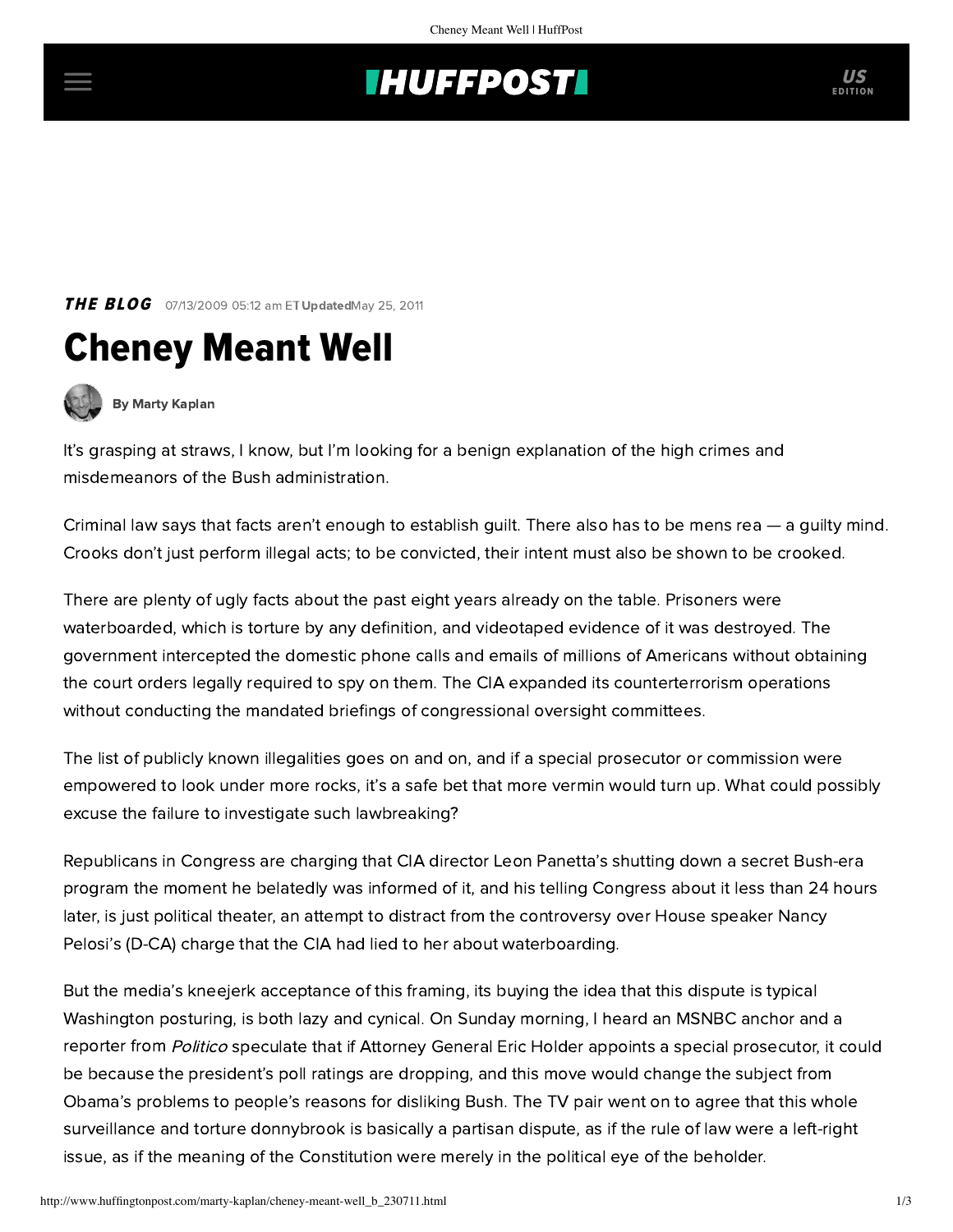## Cheney Meant Well | HuffPost

For his part, the president says he wants to look forward, not backward. By that standard, there would have been no Nuremberg trials. The president's defenders say that prosecuting Bush-era criminality would take all the oxygen out of the room, that it would deplete his political capital, that it would create a media circus which would distract the public and doom progress on health care, energy and the economy. By that standard, the Iraq war should have so consumed the Bush administration that it would have had no mojo left over to deregulate Wall Street, fire U.S. Attorneys, cut millionaires' taxes, gut clean-air standards, politicize science, theologize policy or put any of the other right-wing notches in its belt.

If our country actually were to shake off its amnesia, what mens rea could possibly spare the architects of our national shame from accountability? "They were told it was legal" — the 21st century version of "they were only following orders" — is the low bar that's already been established for torturers. "He only knew what they told him" is the best that can be said for the embubbled Bush, as though ignorance of the facts and of the law were an acceptable criminal defense.

But what of Cheney, who knew the facts and the law? What frame of mind could exculpate him from ordering the CIA not to brief the intelligence committees of Congress and not to inform the Foreign Intelligence Surveillance Court? What mental state could get him off the legal hook for using John Yoo as the Justice Department's secret apologist for torture, surveillance and every other arrogation of presidential power? What thought process could absolve him from ordering kidnappings and secret detentions in Eastern European hellholes, and from passing off to Congress as truth the worthless confessions extracted under torture? What intent could clear him from blowing CIA agent Valerie Plame's covert status, or distorting and falsifying CIA intelligence, or concealing and destroying evidence of his actions?

Here's the best I can do on Cheney's behalf: He meant well, and he knew better. He truly believed that Saddam Hussein was about to give weapons of mass destruction to Al Qaeda. He was completely convinced that the restrictions that Congress put on the CIA and the NSA starting in the 1970s were dangerous impediments to learning the truth and nailing the bad guys. He had no doubt that if the president did something, it by nature could not be illegal. Laws? He didn't need no stinkin' laws, not when they were written by legislators cravenly unwilling to do what it takes to protect and defend America, and interpreted by judges pathetically incapable of distinguishing good from evil.

He was smarter than us, and he loved his country more than us, and if the Constitution stood in his way, well, who the hell's going to care about a piece of paper when sarin takes out Chicago and anthrax takes out New York and a dirty bomb takes out LA?

But motive is not a legal defense.

Cheney's mens rea was this: I am above the law. And now — because of the media's ADD and our leaders' lack of will — the rule of law, the future of health care, and pretty much everything else on the national agenda is being held hostage by the threat of more "Obama's-helping-the-terrorists" screeds from the exvice president.